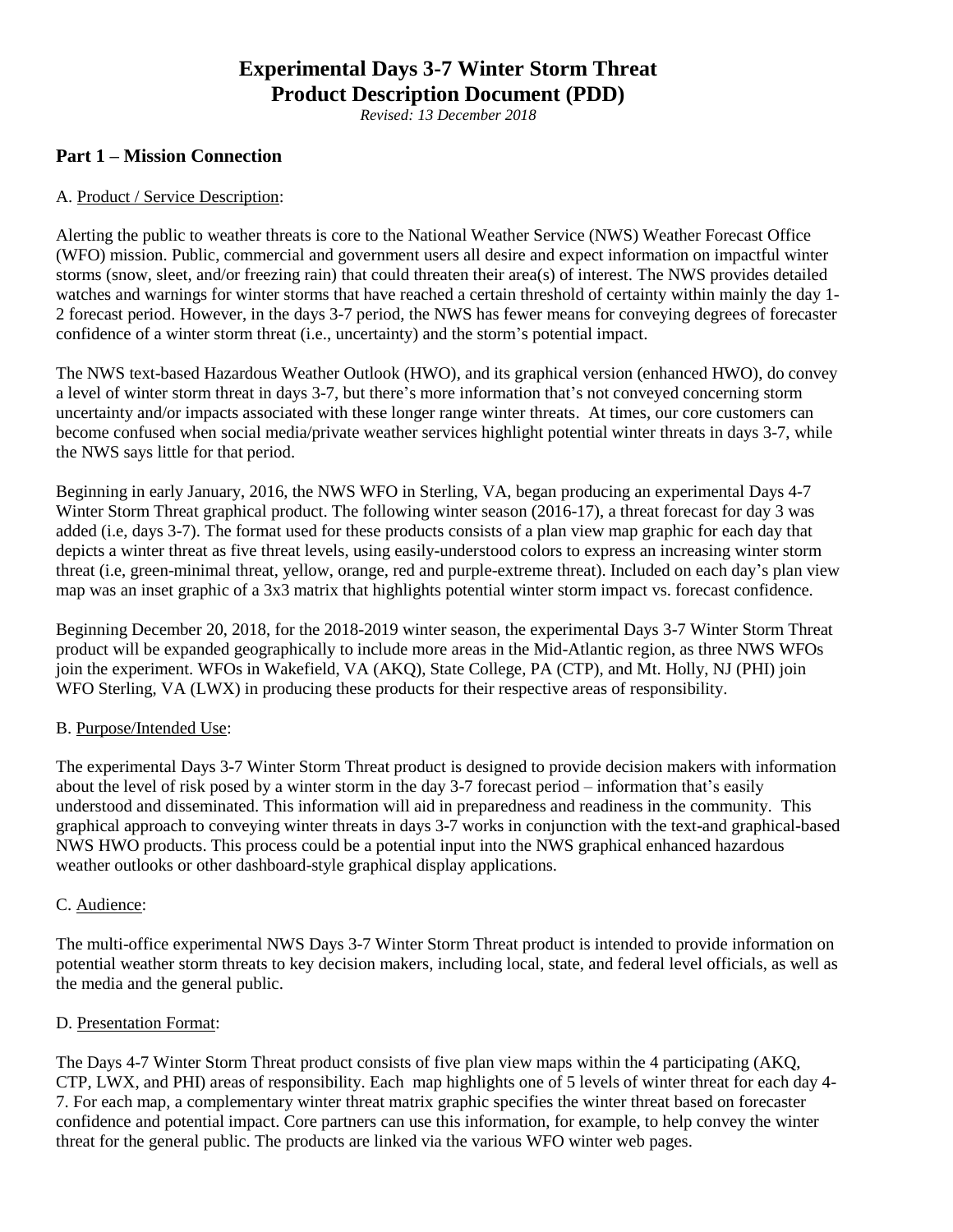## E. Feedback Method:

An email link to leave feedback is available on the webpage for user feedback to use in future product refinement. The comment/feedback period will run while the product is in experimental mode throughout the winter 2018-19.

Technical or general comments may be addressed to: National Weather Service Attn: Chris Strong 43858 Weather Service Road Sterling, VA 20166 or e-mail comments to: christopher.strong@noaa.gov

# **Part 2 – Technical**

## A. Format and Science Basis:

The Days 3-7 Winter Storm Threat product is depicted for specific (and non-changing) geographical areas as selected by each participating WFO. These threat areas are intentionally kept large to recognize the uncertainty inherent in forecasting winter storm threats beyond two days out. The color depicted for each area is determined by the threat matrix of confidence vs. potential impact for each day within the day 3-7 forecast.

The forecaster assess a host of multi-model ensemble data to assess confidence and impact from these inputs:

- **1. Probability of precipitation >0.25" expected to be frozen (i.e., snow and/or sleet).**
- **2. Probability of precipitation >0.50" expected to be frozen/freezing.**
- **3. Forecasts 925mb & 850mb u-wind anomalies and 850mb temperature anomaly.**
- **4. Forecasts of potential winter precipitation type (i.e., snow vs sleet vs freezing rain).**
- **5. Forecasts of freezing rain potential and amount).**

These inputs combine the best available guidance from multi-model ensembles to produce a base level of threat.

If there's a discernable and potentially impactful winter threat in the days 3-7 period, a 3x3 matrix will be displayed overlain on the maps. The matrix shows a checked box that highlights the best threat level within the 3x3 forecast confidence vs potential impact matrix. The matrix box is viewed by clicking on any of the Days 4-7 threat maps. The color codes depicted on both the map and in the matrix use colors commonly associated with threat depiction: green, yellow, orange, red, purple (see Fig 2). If there's no discernable winter threat, the threat matrix is not displayed; instead a green box ("no significant winter threat expected") is shown. An algorithm is run at each office to assess the above 3 inputs to find one of 9 levels of threat combining forecast confidence and potential storm impact. The value is then shown in the matrix box for each day within each geographical area.

# B. Availability:

This service is available as an experimental product 24 hours a day and 7 days a week between January 4, 2016, and April 15, 2016. It will be updated at least twice daily at 0900 and 2100 UTC (and as needed).

Real-time access to the Days 4-7 Winter Storm Threat product is obtained through each WFO's winter web page by selecting the tab marked "Days 3-7 Winter Storm Threat":

WFO Wakefield, VA (AKQ): <http://www.weather.gov/akq/winter> WFO State College, PA (CTP): <http://www.weather.gov/ctp/winter> WFO Sterling, VA (LWX): <http://www.weather.gov/lwx/winter> WFO Mt. Holly, NJ (PHI): <http://www.weather.gov/phi/winter>

C. Additional Information: See below for maps/matrix example and legend description.